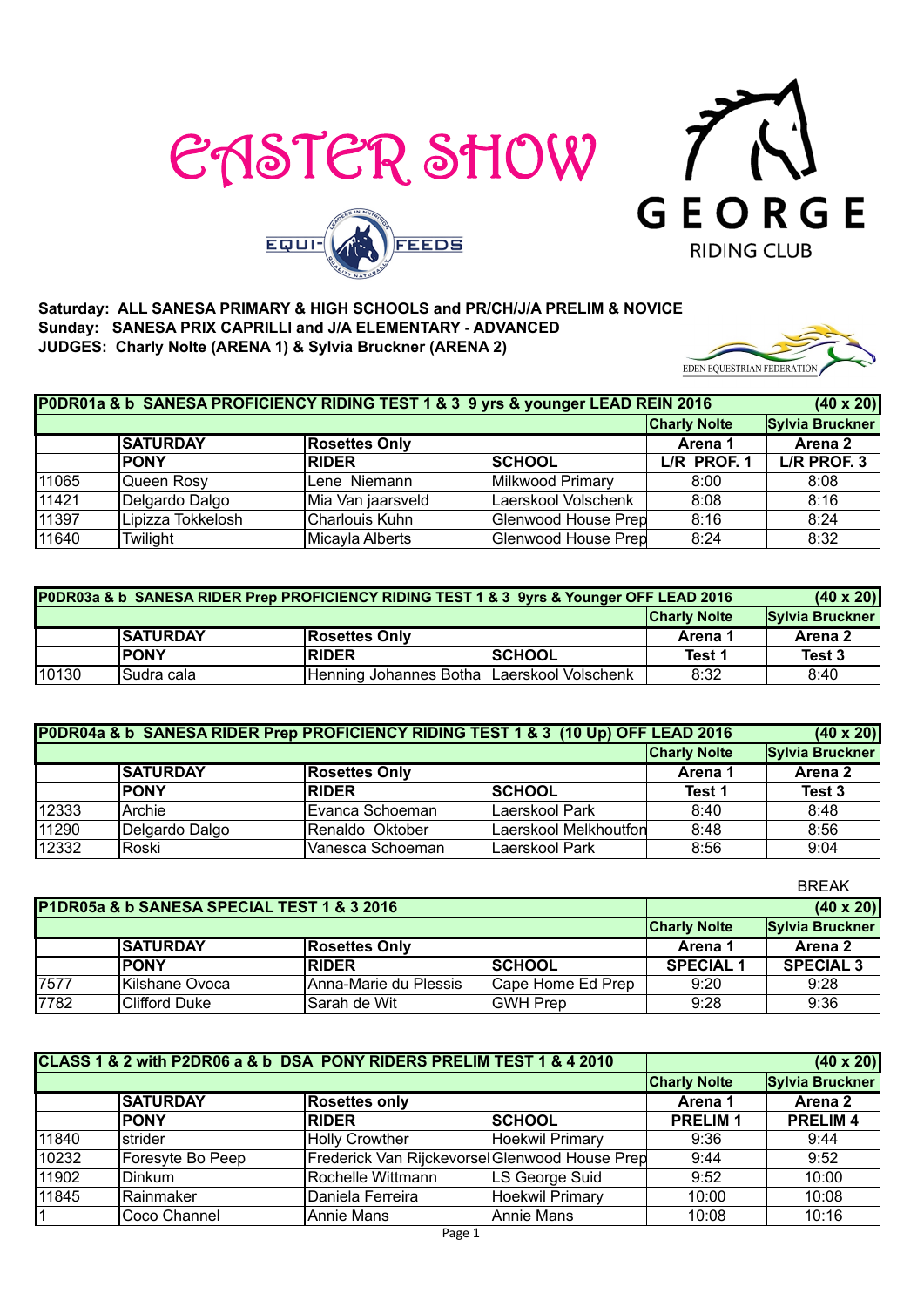|                | CLASS 9 & 10 with P3DR07a & b DSA PONY RIDERS NOVICE TEST 1 & 4 2010 |                                             | $(40 \times 20)$           |                     |                 |
|----------------|----------------------------------------------------------------------|---------------------------------------------|----------------------------|---------------------|-----------------|
|                |                                                                      |                                             |                            | <b>Charly Nolte</b> | Sylvia Bruckner |
|                | <b>SATURDAY</b>                                                      | Rosettes only SANESA/Graded 1st R50         |                            | Arena 1             | Arena 2         |
|                | <b>PONY</b>                                                          | <b>RIDER</b>                                | <b>SCHOOL</b>              | <b>NOVICE 1</b>     | <b>NOVICE 4</b> |
| 10233          | Kilshane Bluebell                                                    | Thomas Van Rijckevorsel Glenwood House Prep |                            | 10:20               | 10:28           |
| 5863           | <b>Hat Swenk</b>                                                     | Nicole du Plessis                           | Impact Home Schoolin       | 10:28               | 10:36           |
| 8173           | Mr Hunny                                                             | <b>Tyler-ann Caithness</b>                  | <b>Plett Primary</b>       | 10:36               | 10:44           |
| 10324          | Dune                                                                 | Lise Delport                                | Milkwood Primary           | 10:44               | 10:52           |
| 9514           | Lucky Dip                                                            | Vida Bacon                                  | <b>Glenwood House Prep</b> | 10:52               | 11:00           |
| 6653           | <b>Buttercup</b>                                                     | Jenna Leigh Kruger                          | <b>Holy Cross Primary</b>  | 11:00               | 11:08           |
| 5844           | <b>Baltimore Huttondowns</b>                                         | Gia de Klerk                                | Oakhill School (Primar     | 11:08               | 11:16           |
| $\overline{2}$ | Choice Wood                                                          | Kira Groenewald                             | Kira Groenewald            | 11:16               | 11:24           |

|       |                                                        |                      |                      |                     | <b>ARENA CHANGE</b>    |
|-------|--------------------------------------------------------|----------------------|----------------------|---------------------|------------------------|
|       | P5DR08a & b DSA PONY RIDERS ELEMENTARY TEST 1 & 4 2012 |                      | $(60 \times 20)$     |                     |                        |
|       |                                                        |                      |                      | <b>Charly Nolte</b> | <b>Sylvia Bruckner</b> |
|       | <b>SATURDAY</b>                                        | <b>Rosettes only</b> |                      | Arena 1             | Arena 2                |
|       | <b>PONY</b>                                            | <b>RIDER</b>         | <b>SCHOOL</b>        | ELEM <sub>1</sub>   | ELEM <sub>4</sub>      |
| 10233 | Lipizza's Bronwydd Bannut Ju Thomas Van Rijckevorsel   |                      | Glenwood House Prep  | 11:30               | 11:38                  |
| 5863  | Llandilo Noon Tide                                     | Nicole du Plessis    | Impact Home Schoolin | 11:38               | 11:46                  |

|    | <b>CLASS 19 &amp; 20 ADULT PRELIM TEST 1 &amp; 4 (2013)</b> |                    |                    |                     | (60X20)                |
|----|-------------------------------------------------------------|--------------------|--------------------|---------------------|------------------------|
|    |                                                             |                    |                    | <b>Charly Nolte</b> | <b>Sylvia Bruckner</b> |
|    | <b>SATURDAY</b>                                             | <b>Rosette:1st</b> |                    | Arena 1             | Arena 2                |
|    | <b>HORSE</b>                                                | <b>RIDER</b>       | <b>OWNER</b>       | <b>PRELIM1</b>      | <b>PRELIM4</b>         |
| 11 | <b>Eternal Promise</b>                                      | Debbie Smit        | Annie Mans         | 11:46               | 11:54                  |
| 12 | <b>Kings Cross</b>                                          | Amy-Leigh Grant    | Amy-Leigh Grant    | 11:54               | 12:02                  |
| 13 | Chilly                                                      | Lizette Groenewald | Lizette Groenewald | 12:02               | 12:10                  |
| 14 | Intimate Touch                                              | Kassie Robbertze   | Kassie Robbertze   | 12:10               | 12:18                  |
| 15 | Olympus Gothis Era                                          | Annaliese Maree    | Annaliese Maree    | 12:18               | 12:26                  |

# **LUNCH**

|                | CLASS 13 & 14 with H1DR02a&b / SS1DR02a&b |                           | $(60 \times 20)$        |                     |                        |
|----------------|-------------------------------------------|---------------------------|-------------------------|---------------------|------------------------|
|                |                                           |                           |                         | <b>Charly Nolte</b> | <b>Sylvia Bruckner</b> |
|                | <b>SATURDAY</b>                           | <b>Rosettes only</b>      |                         | Arena 1             | Arena <sub>2</sub>     |
|                | <b>HORSE</b>                              | <b>RIDER</b>              | <b>SCHOOL</b>           | <b>PRELIM1</b>      | <b>PRELIM4</b>         |
| $\overline{5}$ | Jet Dot Com                               | <b>Matthew Oosthuizen</b> |                         | 13:15               | 13:23                  |
| $6\phantom{a}$ | My Rocket                                 | Jana Nothnagel            | Jana Nothnagel          | 13:23               | 13:31                  |
| 10224          | League Of His Own                         | Carlea van Wyk            | Hoërskool Outeniqua     | 13:31               | 13:39                  |
| 10221          | Silver                                    | Danelle van Heerden       | Cape Home Educators     | 13:39               | 13:47                  |
| 10364          | JingleBells Holly                         | Shaylyn Smith             | Hoërskool Outeniqua     | 13:47               | 13:55                  |
| 10410          | Regal Land                                | <b>Eunet Marais</b>       | curro high school       | 13:55               | 14:03                  |
| 9840           | Freyja Llwyd                              | <b>GIZELA MARIE SPIES</b> | Glenwood House          | 14:03               | 14:11                  |
| 4975           | Kilshane Robin                            | Christiaan du Plessis     | Cape Home Educators     | 14:11               | 14:19                  |
| 10240          | Shilou                                    | Jessica Goosen            | Glenwood House          | 14:19               | 14:27                  |
| 8072           | 2Moons August Freedom                     | <b>Edrich Strauss</b>     | curro high school       | 14:27               | 14:35                  |
| 7021           | <b>Wolf Song's Picasso</b>                | Lushe Mynhardt            | <b>Rundle College</b>   | 14:35               | 14:43                  |
| 10386          | Shadowfax                                 | Ryna Heyns                | Hoërskool Outeniqua     | 14:43               | <b>XXXX</b>            |
| 10064          | King Arthur                               | Chantelle Saayman         | Hoërskool Outeniqua     | <b>XXXX</b>         | 14:51                  |
| 7022           | Southcross Wasabi                         | Chane Stander             | <b>SANESA SUPPORTER</b> | 14:51               | 14:59                  |
| 7              | Are We There Yet                          | <b>Bianca Mincione</b>    |                         | 14:59               | 15:07                  |
| $\overline{8}$ | <b>WeatherTalk</b>                        | <b>Matthew Oosthuizen</b> |                         | 15:07               | 15:15                  |
| $\overline{9}$ | Cartier                                   | Jana Nothnagel            |                         | 15:15               | 15:23                  |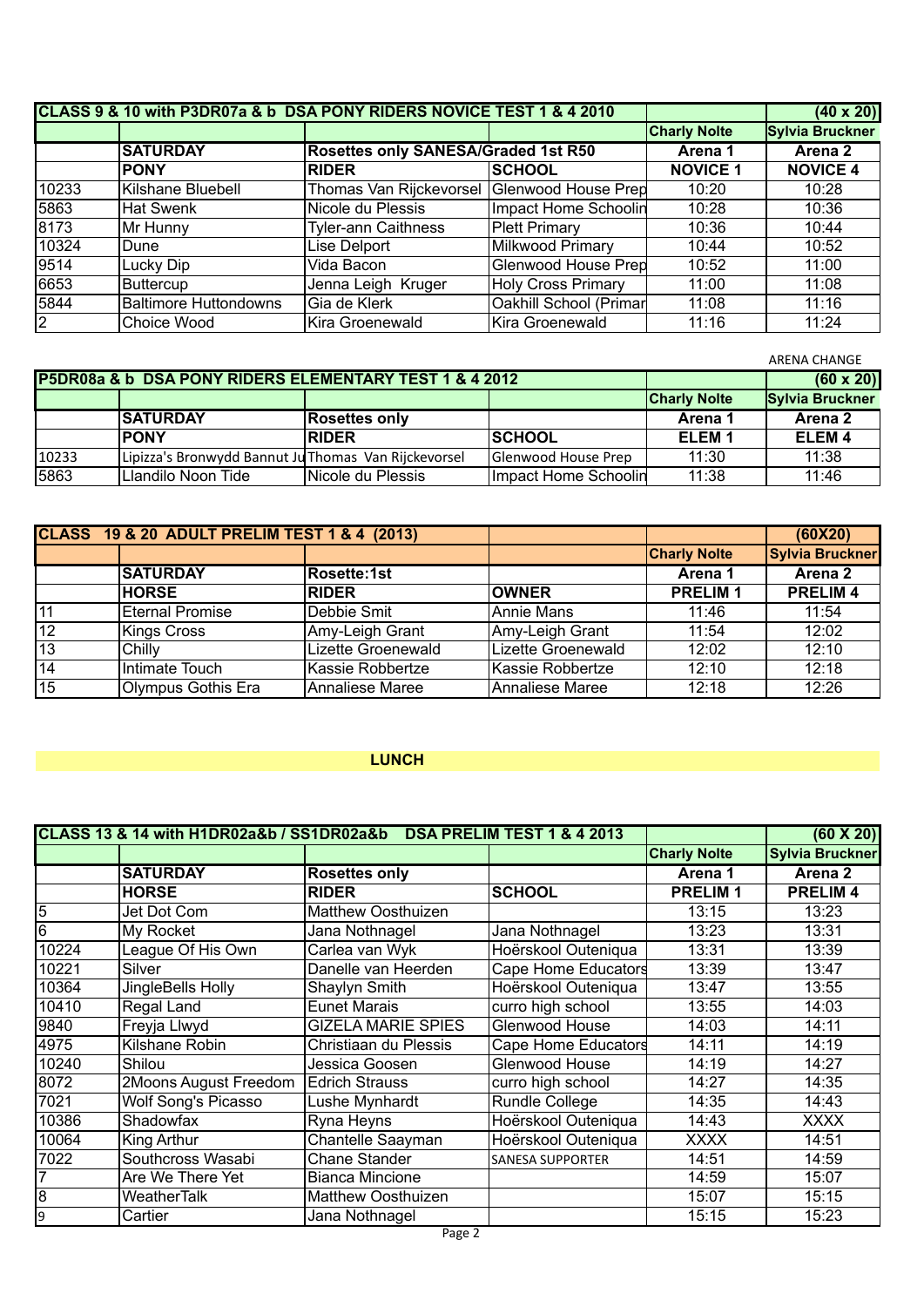| 110 | . .<br>$ -$<br>. . | מונ<br>- | $\sim$<br>. | <br>. |
|-----|--------------------|----------|-------------|-------|
|     |                    |          |             |       |

|                | CLASS 15&16 H2DR03a&b / SS2DR03a&b DSA NOVICE TEST 1 & 5 2010 |                | $(60 \times 20)$                        |                     |                        |
|----------------|---------------------------------------------------------------|----------------|-----------------------------------------|---------------------|------------------------|
|                |                                                               |                |                                         | <b>Charly Nolte</b> | <b>Sylvia Bruckner</b> |
|                | <b>SATURDAY</b>                                               |                | Rosettes only SANESA/Graded 1st R80/R50 |                     | Arena 2                |
|                | <b>HORSE</b>                                                  | <b>RIDER</b>   | <b>SCHOOL</b>                           | <b>NOVICE 1</b>     | <b>NOVICE 5</b>        |
| 3              | Welbedacht                                                    | Nina Boshoff   |                                         | 15:40               | <b>XXXX</b>            |
| 4113           | Flaming Jet                                                   | June de Wit    | Glenwood House                          | 15:48               | 15:56                  |
| 6796           | Chocolate Jeannie                                             | Emma Pretorius | Glenwood House                          | 15:56               | 16:04                  |
| $\overline{4}$ | <b>Brutal Berry</b>                                           | Nina Boshoff   | Panagiota Tyropolis                     | 16:04               | 16:12                  |

|                 | <b>CLASS 21 &amp; 22 ADULT NOVICE TEST 1 &amp; 5 (2010)</b> |                            |                        |                     | (60X20)                |
|-----------------|-------------------------------------------------------------|----------------------------|------------------------|---------------------|------------------------|
|                 |                                                             |                            |                        | <b>Charly Nolte</b> | <b>Sylvia Bruckner</b> |
|                 | <b>SATURDAY</b>                                             | Adult: 1st: R120, 2nd: R80 |                        | Arena 1             | Arena 2                |
|                 | <b>HORSE</b>                                                | <b>RIDER</b>               | <b>OWNER</b>           | <b>NOVICE 1</b>     | <b>NOVICE 5</b>        |
| 16              | Eagles Capellini                                            | Michelle Coetzee           | Michelle Coetzee       | 16:12               | 16:20                  |
| 17              | Eirenic                                                     | Clare Le Roux              | Clare Le Roux          | 16:20               | 16:28                  |
| 18              | Caribea Bay                                                 | Taryn de Wit               | Taryn de Wit           | 16:28               | 16:36                  |
| 19              | <b>Arop Nianell</b>                                         | <b>Annaliese Maree</b>     | Dominique Snyman       | 16:36               | 16:44                  |
| 20              | <b>River Dancer</b>                                         | Emily Caitness (HC)        | <b>Emily Caitness</b>  | 16:44               | 16:52                  |
| $\overline{21}$ | Callaho Livida                                              | Linda Muller               | Linda Muller           | 16:52               | 17:00                  |
| $\overline{22}$ | Ultra Montani G.I. Valkyrie Ashley King                     |                            | Ashley King            | 17:00               | 17:08                  |
| 23              | Jack Sparrow x                                              | <b>Bridget Poynton</b>     | <b>Bridget Poynton</b> | 17:08               | <b>XXXX</b>            |